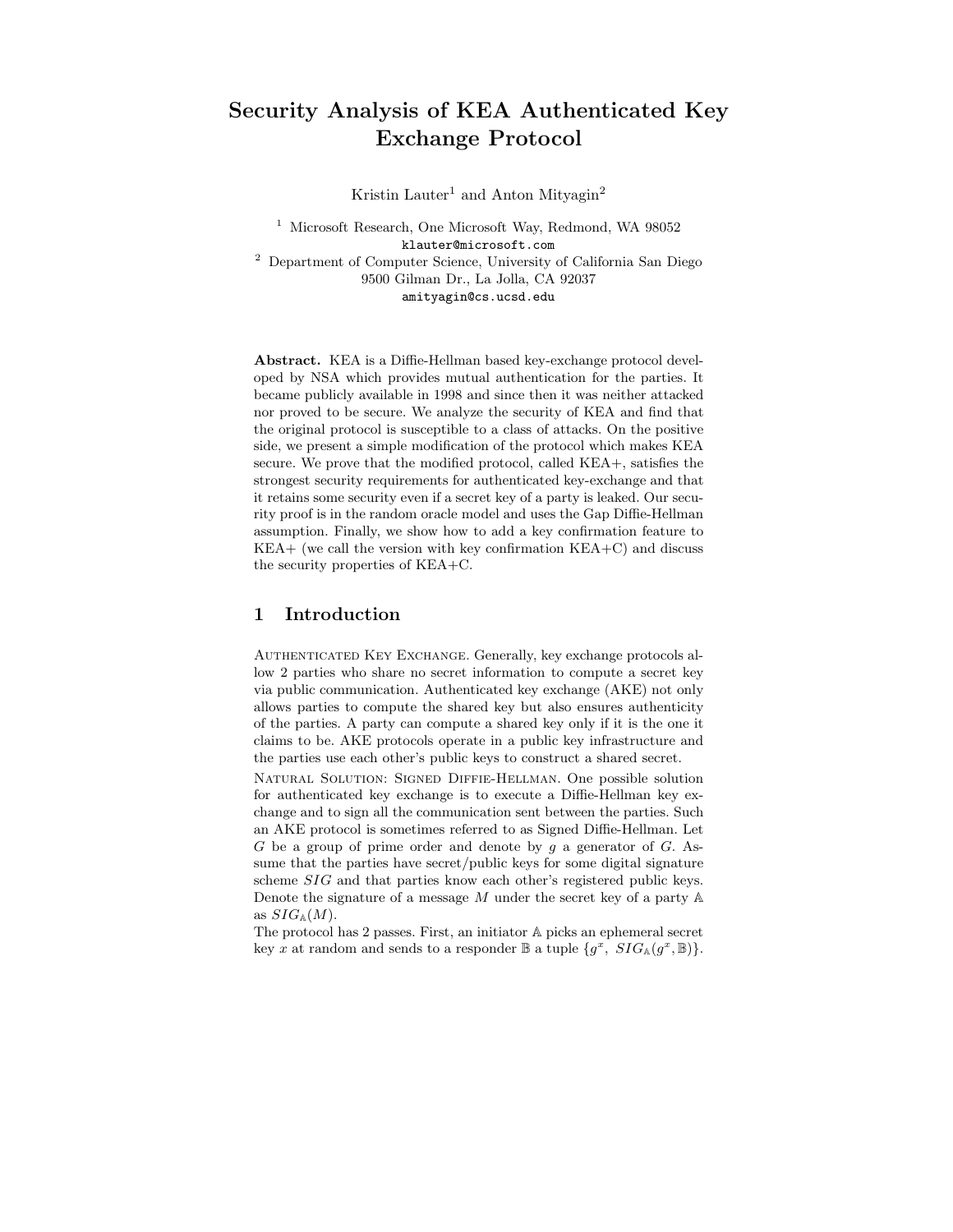The responder  $\mathbb B$  picks an ephemeral secret key y and replies with a tuple  $\{q^y, SIG_{\mathbb{B}}(q^y, \mathbb{A})\}$ . Parties then verify each other's signatures and if accepted, compute a shared session key  $K = q^{xy}$ . The protocol is depicted in Figure 1. This protocol was formally analyzed by Shoup [17]



Fig. 1. Signed Diffie-Hellman authenticated key-exchange

and it is proven to be secure (we will discuss below in detail what security means) against an adversary who can reveal session keys of honest keyexchange sessions but who cannot reveal ephemeral secret keys.

It is worth noting that Signed Diffie-Hellman AKE can be broken if an adversary can reveal ephemeral secret keys of the parties. Exposure of ephemeral secret keys can occur in practical implementations of AKE protocols if ephemeral keys are precomputed or if they are stored in insecure storage. If an adversary  $M$  reveals an ephemeral secret key  $x$ used by  $A$  in some session with  $B$ , then  $M$  can impersonate  $A$  to  $B$  by starting a session with  $\mathbb B$  and sending the same tuple  $\{g^x, SIG_{\mathbb A}(g^x, \mathbb B)\}.$ B will accept this tuple because the signature is valid and then M can compute a session key using the knowledge of  $x$ .

Security of Authenticated Key Exchange. For AKE protocols there are a surprisingly large number of possible attack scenarios and there is no single security definition. We sketch 3 security notions which seem to capture all possible attacks, and give their precise definitions in Section 2:

1. The main security requirement (we will call it AKE security) as introduced by Bellare and Rogaway [4] and further refined by Bellare, Pointcheval and Rogaway [3] and by Canetti and Krawczyk [9], considers a multi-party experiment with unauthenticated communication channels (called the AKE experiment). The adversary controls all the communication and can corrupt some of the parties. Moreover, the adversary selects honest parties to participate in key-exchange sessions. The adversary must select an uncorrupted session called a test session and then he is given a challenge, which is either the session key of the test session or a randomly selected key. The goal of the adversary is to distinguish between these 2 cases.

2. One of the properties not captured by AKE security is Perfect Forward Secrecy (PFS). Perfect Forward Secrecy says that an adversary in the AKE experiment who corrupted one of the parties (that is, revealed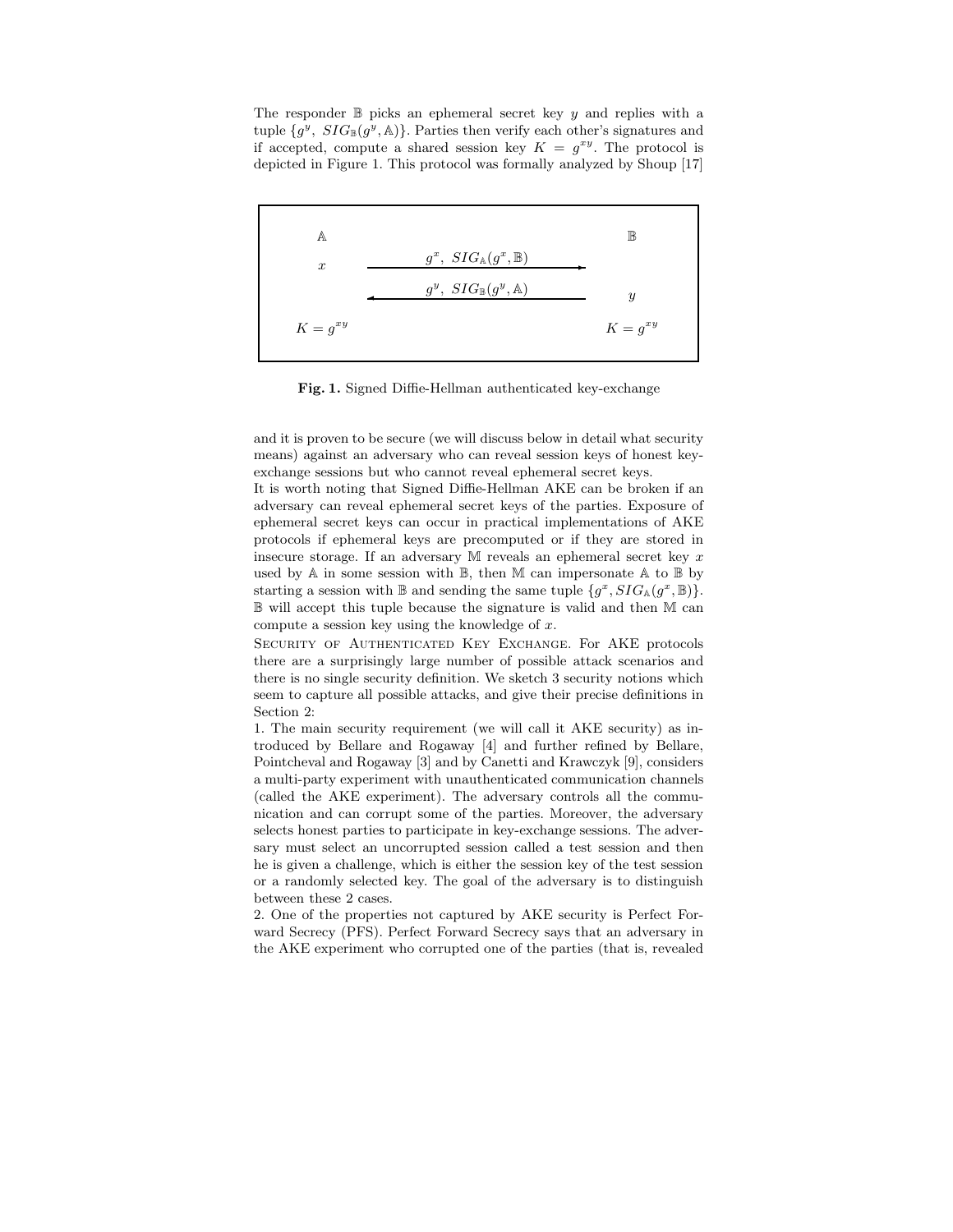the long-term secret key), should not be able to reveal session keys of past sessions executed by that party. Krawzcyk [11] shows that no 2 pass AKE protocol can achieve perfect forward secrecy. Alternatively, he presents a notion of weak perfect forward secrecy (wPFS). Weak perfect forward secrecy guarantees security only for those previous sessions executed without the adversary's intrusion.

3. The last security requirement is resistance to key compromise impersonation (KCI). An adversary who reveals a long-term secret key of some party A should be unable to impersonate other parties to A (still, an adversary can impersonate A to anyone else).

All these security notions can involve either a "weak" or a "strong" adversary: a weak adversary can reveal session keys of sessions executed by honest parties while a strong adversary can reveal both session keys and ephemeral secret keys. Both adversaries can also do total corruptions, i.e. take full control over honest parties. We assume that a certificate authority (CA), upon registering a public key, doesn't require a party to prove knowledge of the corresponding secret key. That is, a certificate authority will register arbitrary public keys presented by parties, even ones matching existing public keys of other parties. In contrast, proof of knowledge of the secret key is required by many existing AKE protocols, but these checks are rarely done in practice.

KEA PROTOCOL. KEA authenticated key exchange [15] was designed by NSA in 1994 and originally its design was kept secret. It was declassified and became available to the public in 1998. KEA involves 2 parties, A and B, with respective secret keys a and b and public keys  $q^a$  and  $g<sup>b</sup>$ . We assume that parties know each other's registered public keys. The protocol first executes a standard Diffie-Hellman communication: parties select ephemeral secret keys  $x$  and  $y$  at random and exchange ephemeral public keys  $g^x$  and  $g^y$ . Then each party computes  $g^{ay}$  and  $g^{\bar{b}x}$  and computes a session key K by applying a hash function F to  $q^{ay} \oplus q^{bx}$ . The original description of KEA specifies F to be a certain function built on the SKIPJACK block cipher [15]. The design of KEA closely resembles Protocol 4 from Blake-Wilson et al. [5]. They suggest computing a session key as  $H(g^{ay}, g^{bx})$ , where H is a cryptographic hash function. Blake-Wilson et al. conjectured (without proof) the security of their protocol provided  $H$  is modeled by a random oracle.

ATTACKS ON KEA. We observe that AKE security of KEA (even against a weak adversary) can be violated if an adversary can register arbitrary public keys. Consider the following adversary M. M registers a public key  $g^a$  of some honest party A as M's own public key. Then M intercepts a key-exchange session between A and some other honest party B and at the same time starts a session between M and B. Now M forwards ephemeral public key  $g^x$  from A to B and ephemeral public key  $g^y$  from  $\mathbb B$  to A. Since M has the same public key as A, both A and B will compute identical session keys, however they participate in two different key-exchange sessions. B participates in a session with M while A participates in a session with B. Finally, M reveals a session key of one of the sessions and announces the other session as a test session. Given a challenge key, M compares it to the revealed key. If they are the same, M decides that the challenge is a correct key for the test session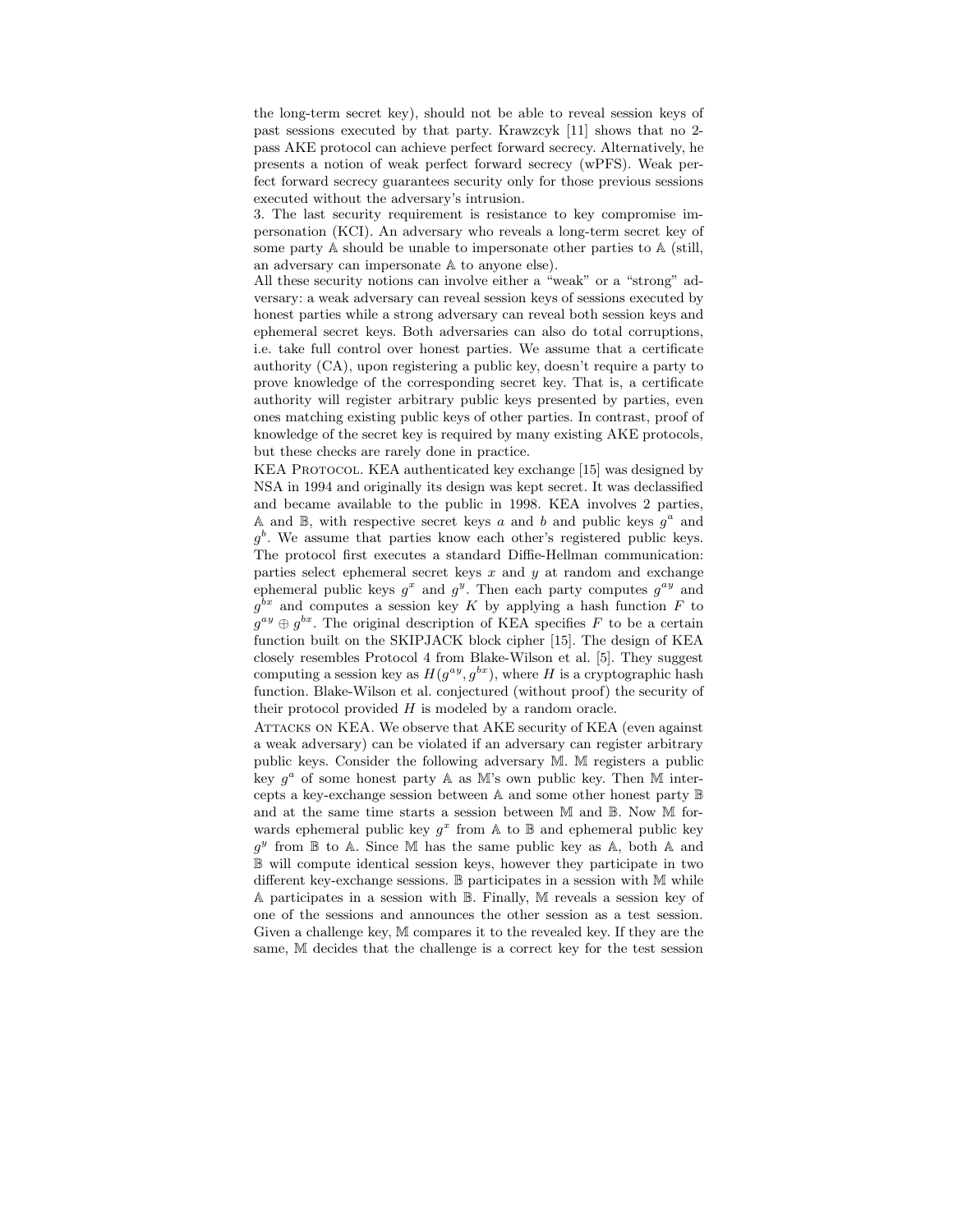and if different, M decides that the challenge key was chosen at random. The demonstrated attack breaks AKE security against a weak adversary (who can only reveal session keys). This attack is often called as Unknown Key Share (UKS) attack.

One possible counter-measure to the above attack is not to allow 2 parties to have the same public key, and this check can be done by a certificate authority. We note that this counter-measure also wouldn't work. In the previous attack's scenario, an adversary can pick any exponent k, register a public key  $g^{ak}$  and instead of sending  $g^y$  as a response to A, send a value  $g^{yk}$ . This way, both A and B will again have the same session key  $H(g^{ayk} \oplus g^{bx}).$ 

SECURITY FIX: KEA+. We present a modified version of the KEA protocol, called KEA+, which is resistant to the above attacks. We prove that no such attacks on KEA+ are possible and that KEA+ satisfies the strongest known security requirement. The main idea behind KEA+ is to incorporate parties' identities in the computation of a session key. Interestingly, this simple feature of the protocol turns out to be crucial in the security analysis and avoids the proof-of-possession requirement. The KEA+ protocol proceeds as follows. First, parties  $A$  and  $B$  randomly select ephemeral secret keys  $x$  and  $y$  and exchange ephemeral public keys  $g^x$  and  $g^y$ . Then parties verify that the received ephemeral public keys are in the group G and compute a session key K as  $H(g^{ay}, g^{bx}, A, B)$ , where  $H$  can be an arbitrary cryptographic hash function. In the security analysis we model  $H$  by a random oracle. Figure 2 depicts actions performed by the parties. We note that verifying that the ephemeral public keys are in the group  $G$  is essential for the security of the protocol. Otherwise, the protocol is vulnerable to a so-called "small subgroup" attack.



Fig. 2. New KEA+ protocol

We prove that KEA+ protocol satisfies AKE security, weak perfect forward secrecy and security against KCI attacks. All these results involve a strong adversary who can reveal ephemeral secret keys of the parties as well as session keys. The results hold under either the standard Gap Diffie-Hellman (GDH) assumption in a group  $G$ , as defined by Okamoto and Pointcheval [16], or under a stronger Pairing Diffie-Hellman (PDH) assumption. The latter assumption means hardness of the computational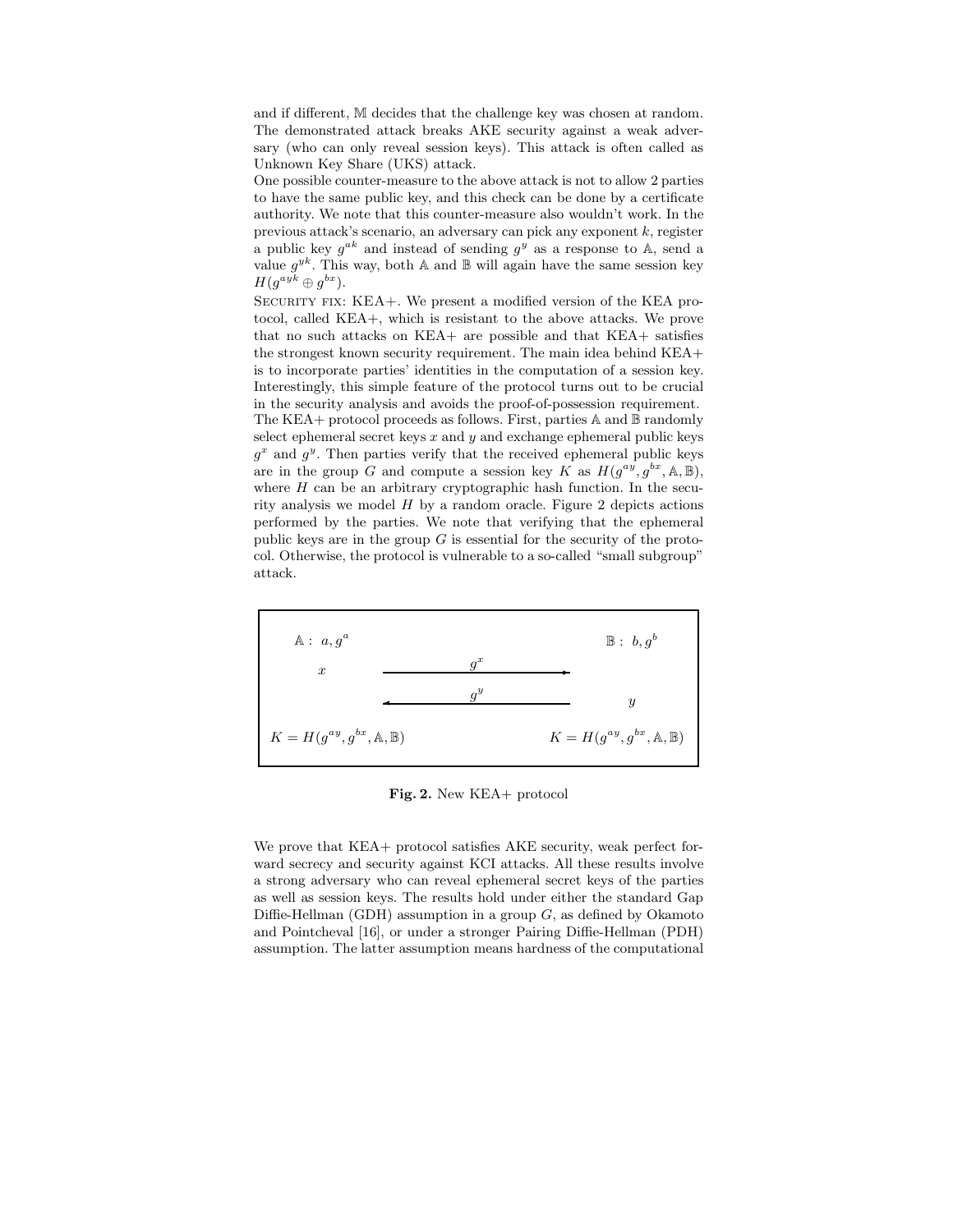Diffie-Hellman problem, where a solver is given access to a bilinear pairing oracle. The reason for having two reductions (one to GDH and one to PDH) lies in the concrete security analysis. The reduction to PDH achieves better concrete security compared to the reduction to GDH.

We stress that KEA+ does not require parties to prove possession of secret keys upon key registration. Parties can register arbitrary public keys, even ones matching somebody else's keys. Moreover, an adversary can register keys for corrupted parties at any time in the experiment. Our security results imply that these powers do not allow the adversary to break the security of KEA+.

KEY CONFIRMATION:  $KEA+C$ . The 2-pass  $KEA+$  protocol is optimized for communication and has exactly the same communication as the original Diffie-Hellman protocol. While satisfying the strongest security requirement, it doesn't provide delivery guarantees which might be desirable for some applications. Namely, KEA+ doesn't provide assurance that the other party actually completed the session. To address this issue, we add one more pass of communication to KEA+ to obtain a protocol called KEA+C, or KEA+ with key confirmation.

KEA+C involves a message authentication code to construct a confirmation message. KEA+C achieves a key confirmation property [11], namely it assures that the other party is able to compute the session key. As well, KEA+C satisfies the full perfect forward secrecy requirement lacking in KEA+. Finally, results of Canetti and Krawczyk [9] imply that KEA+C satisfies Universally Composable security defined by [6], which ensures that KEA+C can be securely executed concurrently with arbitrary other protocols.

History and Related Work. Defining security of authenticated key exchange dates back to the work Bellare and Rogaway [4] from 1993. Following work of Bellare, Pointcheval and Rogaway [3] and Shoup [17], the current security definition was formulated by Canetti and Krawczyk [9]. We refer the reader to [7] for a comparison and a discussion of existing security definitions for authenticated key exchange.

To date, a great number of AKE protocols have been proposed and many of them were subsequently broken. Currently, there exist a number of protocols that satisfy AKE security against adversaries who cannot reveal ephemeral secret keys (weak adversaries), and only a few protocols which are secure against strong adversaries. AKE protocols proved to be secure against strong adversaries include SIG-DH from [9], SIGMA [10] and HMQV [11].

We compare our KEA+ protocol with the recent HMQV protocol [11], which combines great efficiency with the highest security level. KEA+ and HMQV are both proven to achieve AKE security, security against KCI and wPFS<sup>3</sup>. However, the security of HMQV relies on the knowledge of the exponent assumption<sup>4</sup> [2] and doesn't have a concrete security

<sup>&</sup>lt;sup>3</sup> In fact, the wPFS requirement from [11] is stronger than ours. They allow an adversary to reveal long-term keys of both parties, while we only allow revealing the long-term key of at most one of the parties.

 $^4$  We remark that in the analysis of HMQV this assumption is only needed to ensure security against strong adversaries (who can reveal ephemeral secret keys).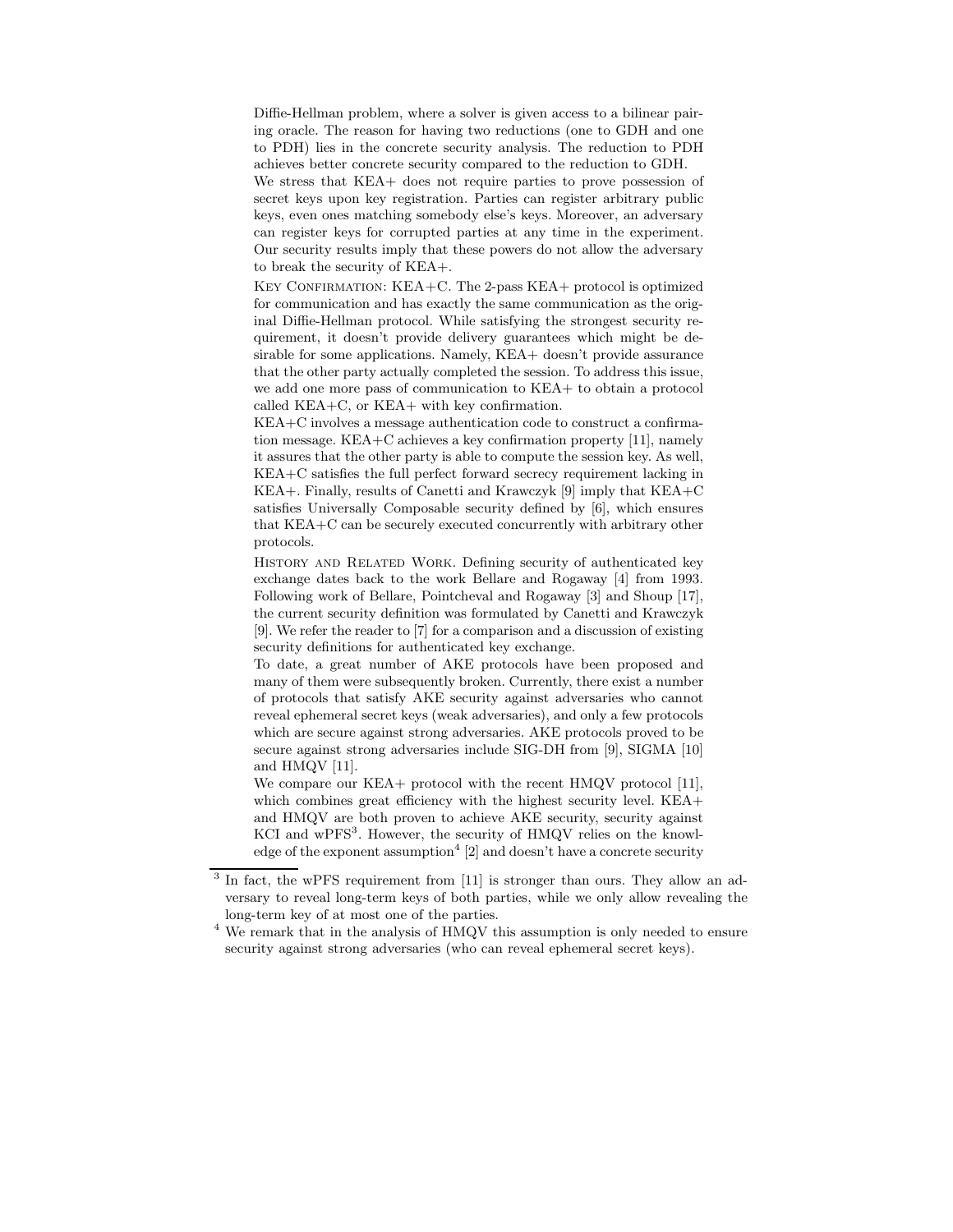analysis. As noted by Menezes [14], the concrete security reduction of [11] appears to be inefficient. Our security proof doesn't employ the knowledge of exponent assumption and provides a tight security reduction (under the Pairing Diffie-Hellman assumption). Our protocol requires the same number of exponentiations as HMQV (although one of the exponentiations in HMQV involves half-size exponents).

After submitting our paper we discovered the parallel independent work of Kudla and Paterson [13]. They use very similar techniques to prove the security of a modification of Protocol 4 from Blake-Wilson et al [5], which can be viewed as the KEA+ protocol where identities of the parties are excluded from the key computation. We want to highlight some differences between our work and theirs. First, their protocol is vulnerable to the UKS attack. This attack is not captured by their security analysis, as the security model of [13] requires that all parties (even ones controlled by the adversary) do key-generation properly. Second, they only prove security against weak adversaries (which cannot reveal ephemeral keys) and their security proof doesn't contain a concrete security analysis. Finally, we discuss a key-confirmation property and analyze the security of our KEA+C protocol.

#### 2 Definitions

NOTATION. All protocols in the paper use a mathematical group  $G$  of a known prime order  $q$  where the Diffie-Hellman problem is computationally infeasible. The group  $G$  can be implemented either as a multiplicative subgroup of a finite field or as a group of points on an elliptic curve. We denote by  $g$  a generator of  $G$  and write the group operation in a multiplicative manner.

Throughout the paper, we will apply hash functions and signature schemes to lists of several arguments. In these cases, we write function arguments separated by commas, for example  $H(X, Y, Z)$ . Doing that, we assume that we have a collision-free encoding which maps lists of arguments to binary strings. Also, we assume that parties' identities are arbitrary binary strings.

Gap Diffie-Hellman (GDH). A computational Diffie-Hellman (CDH) problem is, given  $g^x$  and  $g^y$  (for randomly chosen x and y) to compute  $g^{xy}$ . A Decisional Diffie-Hellman (DDH) Oracle DDH takes input a triple  $(g^x, g^y, Z) \in G^3$  and outputs 1 if  $Z = g^{xy}$  and 0 otherwise. The Gap-Diffie-Hellman [16] problem is the CDH problem, where the solver algorithm is additionally given access to a DDH oracle. The advantage of such a solver M, denoted as  $\text{Adv}^{\text{GDH}}(\mathbb{M})$ , is M's winning probability in the CDH problem. We say that  $G$  satisfies the Gap-Diffie-Hellman (GDH) assumption if no feasible adversary exists to solve the CDH problem, even provided with a DDH-oracle. Gap Diffie-Hellman is a standard cryptographic assumption which was used to establish the security of several key agreement protocols [1, 18, 12].

PAIRING DIFFIE-HELLMAN (PDH). Let  $G'$  be another mathematical group of the same order as  $G$  with efficiently computable group operation. A function  $e: G \times G \to G'$  is a bilinear pairing if it is non-degenerate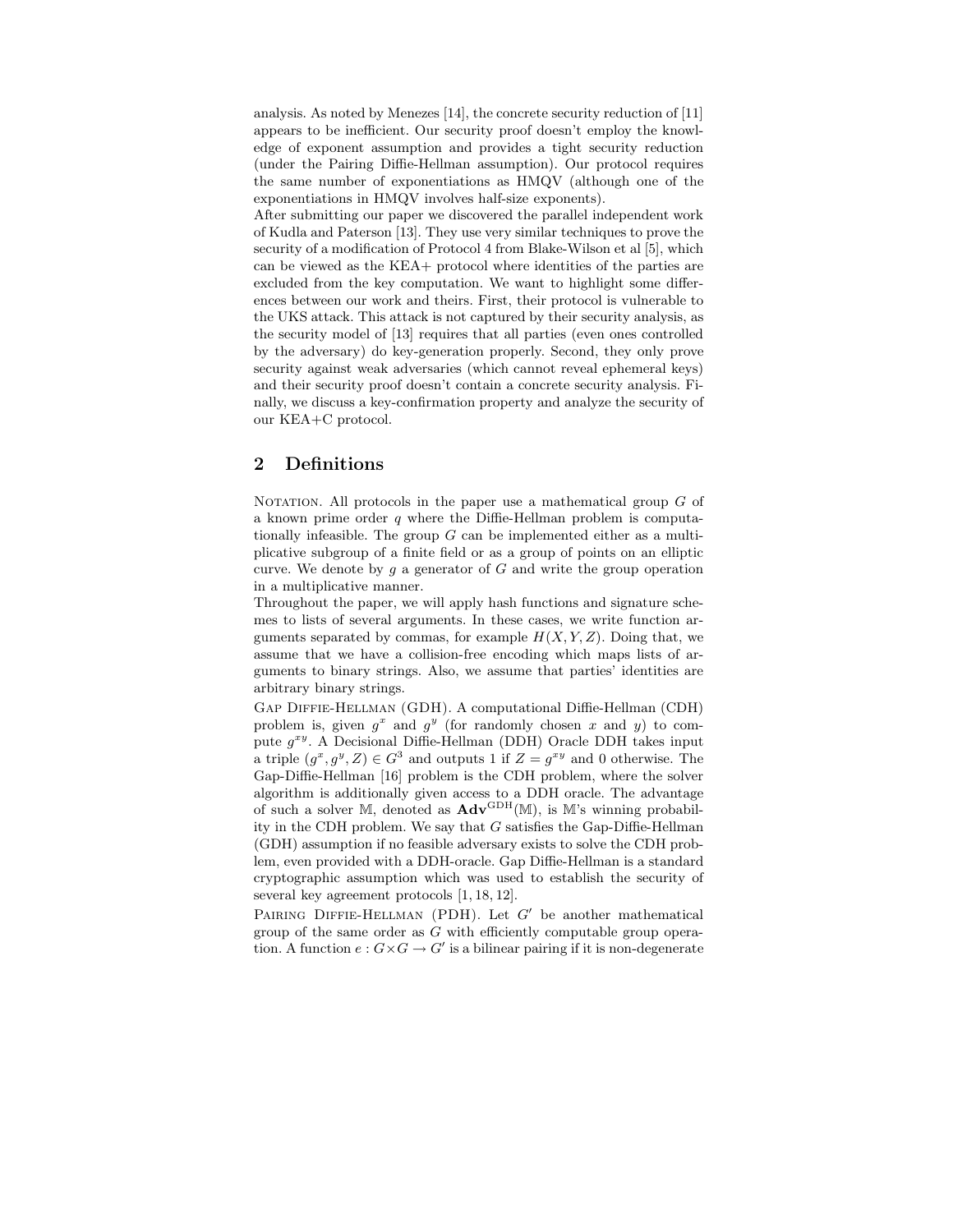and if for any pair  $g^a, g^b \in G$ ,  $e(g^a, g^b) = e(g, g)^{ab}$ . A pairing oracle P associated with the pairing function  $e$  and the group  $G'$  takes two elements  $X, Y \in G$  and returns  $e(X, Y)$ . The Pairing Diffie-Hellman problem is the CDH problem, where the solver is additionally given access to the pairing oracle P. The advantage  $\text{Adv}^{\text{PDH}}(\mathbb{M})$  of a PDH solver  $\mathbb M$  is the probability of  $M$  solving the CDH problem. We say that  $G$  satisfies the PDH assumption if no feasible adversary exists to solve the CDH problem provided with an arbitrary PDH-oracle.

In the groups which have a bilinear pairing, PDH problem is equivalent to the original CDH problem. As well, one can consider PDH problem in the groups where no efficient pairing operation is known. We find the Pairing Diffie-Hellman assumption to be as justified as GDH since the only known way to compute DDH in groups where CDH is hard is via a pairing function.

AKE SECURITY. The AKE experiment involves multiple honest parties and an adversary M connected via an unauthenticated network. The adversary selects parties to execute key-exchange sessions and selects an order of the sessions. It can also corrupt some of the parties. An adversary has full control over the communications and he can delay/cancel/modify any message.

There is a special party, CA, called the certificate authority, who registers the public keys of the parties. We model a CA as a trusted directory. The CA registers arbitrary keys (even those matching keys of other parties) with the only restriction that no party can have more than one registered public key. In the beginning of the AKE experiment all honest parties generate their public keys and register them with the CA. The adversary can register public keys of adversary-controlled parties at any time in the experiment, even during the execution of an AKE session. That is, the adversary is allowed to mount the Unknown Key Share attack and related attacks.

To start an AKE session, the adversary activates an honest party and specifies that party's role in the exchange (initiator or responder) and the identity of the other participant. We identify an AKE session by a 4-tuple  $(A, B, role, Comm)$ , where A is the executing party, B is the other party,  $role \in \{initiator, responder\}$  is A's role in the protocol and  $Comm$ consists of all messages sent and received by A. We stress that an AKE session is executed by a single party: since all communication is controlled by an adversary, a party executing a session cannot know for sure whom it is talking to. We call the session which is supposed to be executed by the other party as the matching AKE session. For example the session  $(A, B, initiator, Comm)$  matches  $(B, A, responder, Comm)$  and vice versa. A party completes the session when it receives the last message from the other party and computes the session key.

An adversary can corrupt honest parties as well as reveal session information. When an adversary corrupts a party (often referred to as a CORRUPT query), he learns the long-term secret key of that party and gets full control of that party from that moment on. Revealing session information (often referred to as a Reveal query) only affects a single AKE session. We distinguish between 2 reveal scenarios. First, an adversary can learn only a session key of a completed session. We call it a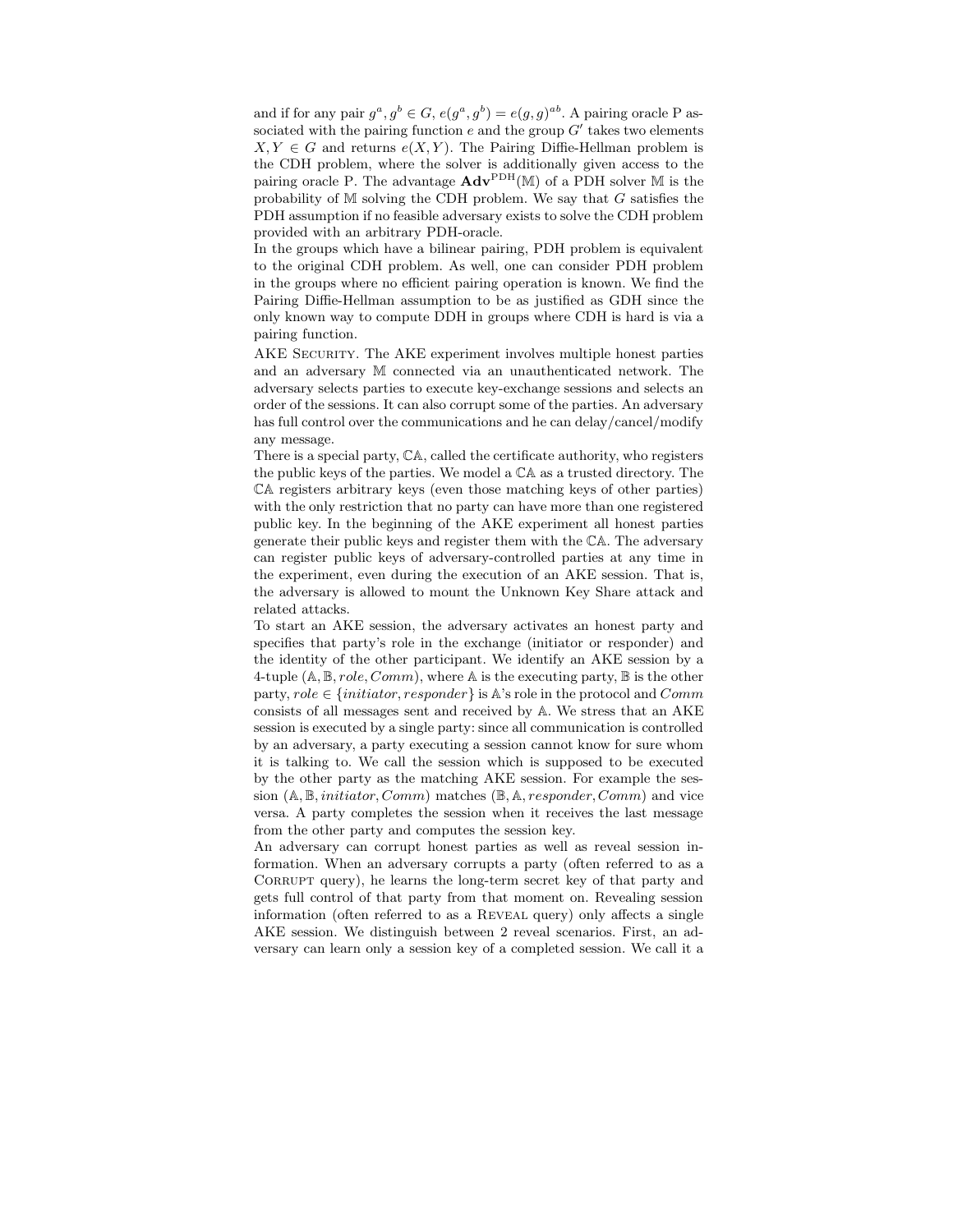session key reveal and we call an adversary who only makes session key reveals (in addition to total corruptions) a "weak" adversary. A second type of adversary, called a "strong" adversary, is also allowed to reveal an ephemeral secret key of a party executing a session.

We say that a completed session is "clean" if this session as well as its matching session (if it exists) is not corrupted (neither session key nor ephemeral secret key were revealed by M) and if none of the participating parties is corrupted.

Eventually an adversary should select a clean completed session (A, B, role, Comm), which is called a test session. A challenger tosses a coin to obtain  $b \in \{0, 1\}$ ; if  $b = 0$  he sets  $K_C$  to be the session key of the test session and otherwise he sets  $K_C$  to be a random string of the same length. A challenger gives the challenge  $K_C$  to the adversary. After receiving the challenge, the adversary continues the experiment, but is not allowed to corrupt the test session nor any of the parties involved in the test session. The experiment ends when the adversary outputs a guess bit  $b'$ .

The advantage of the adversary M participating in the above AKE experiment against AKE protocol  $\Pi$  is defined as

$$
\mathbf{Adv}_{\Pi}^{\text{AKE}}(\mathbb{M}) = Pr[b = b'] - \frac{1}{2}.
$$

We say that an AKE protocol is secure if no feasible AKE adversary has more than a negligible advantage in the AKE experiment.

Perfect Forward Secrecy (PFS). The Perfect Forward Secrecy property of an AKE protocol guarantees that an adversary who corrupts a party cannot gain any information about session keys of previous AKE sessions. We formally define PFS by modifying the AKE experiment as follows. Now we allow the adversary to corrupt at most one of the two participants of the test session after the test session is completed. As in the original AKE experiment, the adversary must distinguish between the session key of the test session and a random key.

Krawczyk [11] observed that no 2-pass AKE protocol can achieve full PFS in a presence of strong adversaries. To address forward secrecy of 2-pass protocols, he suggests a relaxed notion, called weak PFS (wPFS). Weak PFS only guarantees security of those AKE sessions executed without active adversarial intrusion. We define weak PFS by limiting the set of clean sessions to only those executed without active adversarial intrusion. That is, the adversary is only allowed to forward communications in the test session and its matching session and is not allowed to cancel or modify them.

We remark that our definitions of PFS and wPFS are weaker than the ones by Krawczyk [11]. Krawczyk's definitions allow an adversary to corrupt both participants of the test session, while our definition only allows corruption of at most one of the participants.

Security against Key Compromise Impersonation (KCI). KCI security considers a scenario when an adversary reveals a long-term secret key of some party A without corrupting A (that is, without taking full control over A). Note that in this case an adversary can impersonate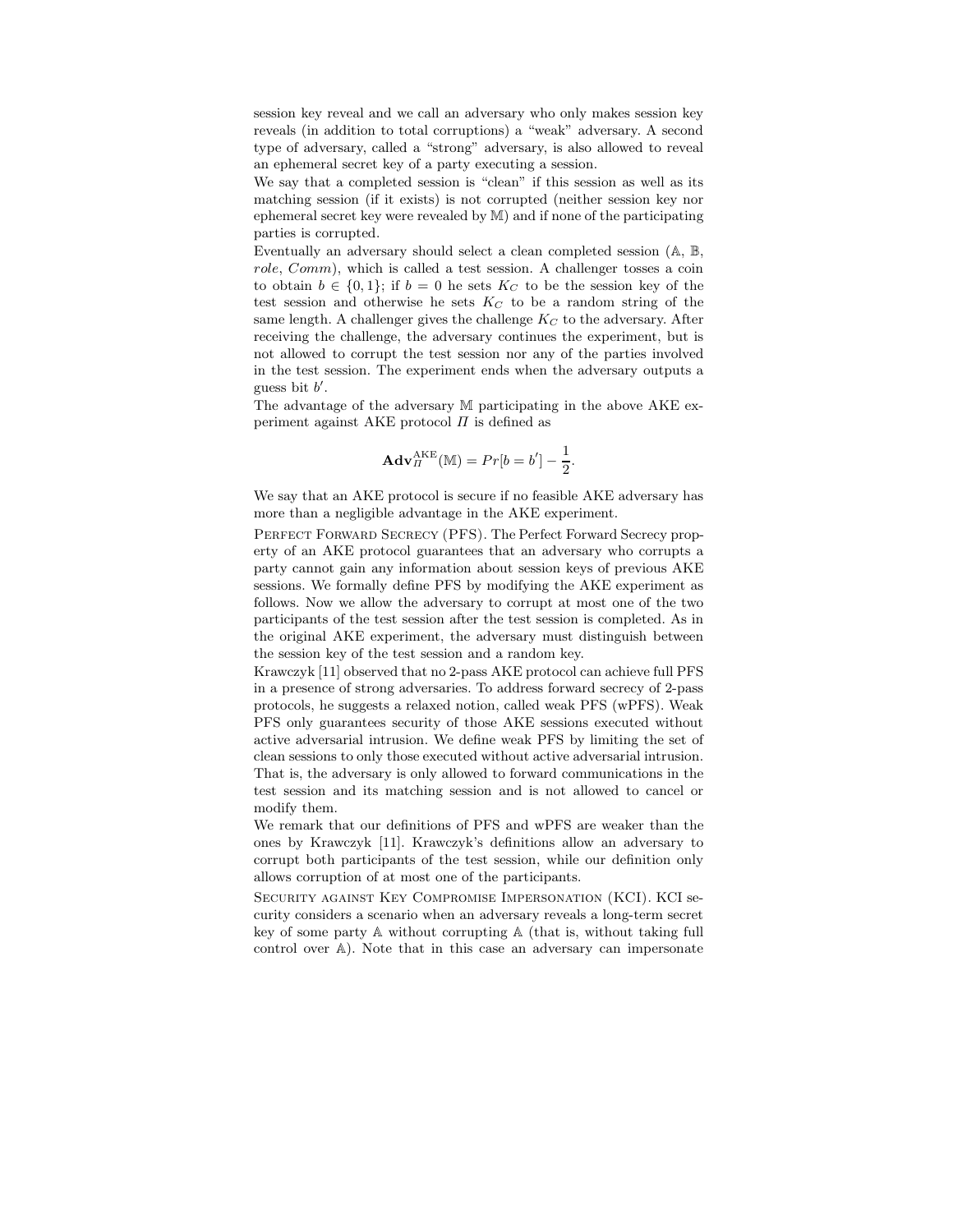A to anyone else. KCI security guarantees that an adversary should be unable to impersonate other parties to A.

We define KCI security by the following modification of the AKE experiment. We allow an adversary to make a new type of corruption: to reveal a long-term secret key of a party without taking control over it. Now, a test session is allowed to be a clean session, where the party running the session had its long-term secret key revealed. Still, an adversary is not allowed to corrupt or reveal the long-term secret key of the other party.

### 3 Security of KEA+

AKE SECURITY OF KEA+. We show that the KEA+ protocol with a hash function modeled as a random oracle satisfies AKE security against a strong adversary under the GDH or PDH assumptions in a group G. REDUCTION TO A FORGING ATTACK. Assume by contradiction that there exists some efficient adversary  $M$  against the KEA+ protocol. Let  $(A, B, A)$ *initiator, X, Y*) be a test session in some AKE experiment. Let A be the public key of A and B be the public key of B. Denote by  $CDH(\cdot, \cdot)$ the computational Diffie-Hellman function. We observe that since the session key of a test session is computed as a hash value of a 4-tuple  $\{CDH(A, Y), CDH(B, X), \mathbb{A}, \mathbb{B}\},$  the adversary M has only 2 ways to distinguish  $K$  from a random string:

1. Forging attack. At some point  $M$  queries  $H$  on the tuple

 $\sigma = (CDH(A, Y), CDH(B, X), \mathbb{A}, \mathbb{B}).$ 

2. Key-replication attack. M succeeds in forcing the establishment of a session that has the same signature (and subsequently, the same session key) as the test session. In this case M can learn the testsession key by simply making a reveal query on the session with the same key, without having to learn the value of the test signature.

We denote a 4-tuple  $\sigma = (q^{ay}, q^{bx}, A, B)$  as the "signature" of a key exchange session. Recall that the key for the test session is the value of a random oracle H on the test signature  $\sigma$ . Since H is a truly random function, an adversary has only 2 ways of learning  $H(\sigma)$ : M can either query  $\sigma$  to H himself or  $\sigma$  can be queried to H by some honest party and M can reveal  $H(\sigma)$  by corrupting that party. Otherwise, M cannot distinguish information-theoretically between  $H(\sigma)$  and a random string. Note that these cases correspond to a forging attack and a key-replication attack respectively. If M doesn't mount either of these attacks, then it cannot win the experiment with probability any better than 1/2.

Let's see that a key-replication attack is impossible. In that case, if an adversary finds some session with the same signature  $\sigma$  as the test session, then this session must be executed by the same 2 parties, A and B. Let the ephemeral public keys of this session be  $X'$  and  $Y'$ . Since the session has the same signature as the test session,  $CDH(A, Y')$  must be equal to  $CDH(A, Y)$  and  $CDH(B, X')$  – equal to  $CDH(B, X)$ . This implies that  $X' = X$  and  $Y' = Y$ , and thus the sessions must be identical.

We're left to show impossibility of a forging attack. We are going to show that given an efficient forging adversary against KEA+, we can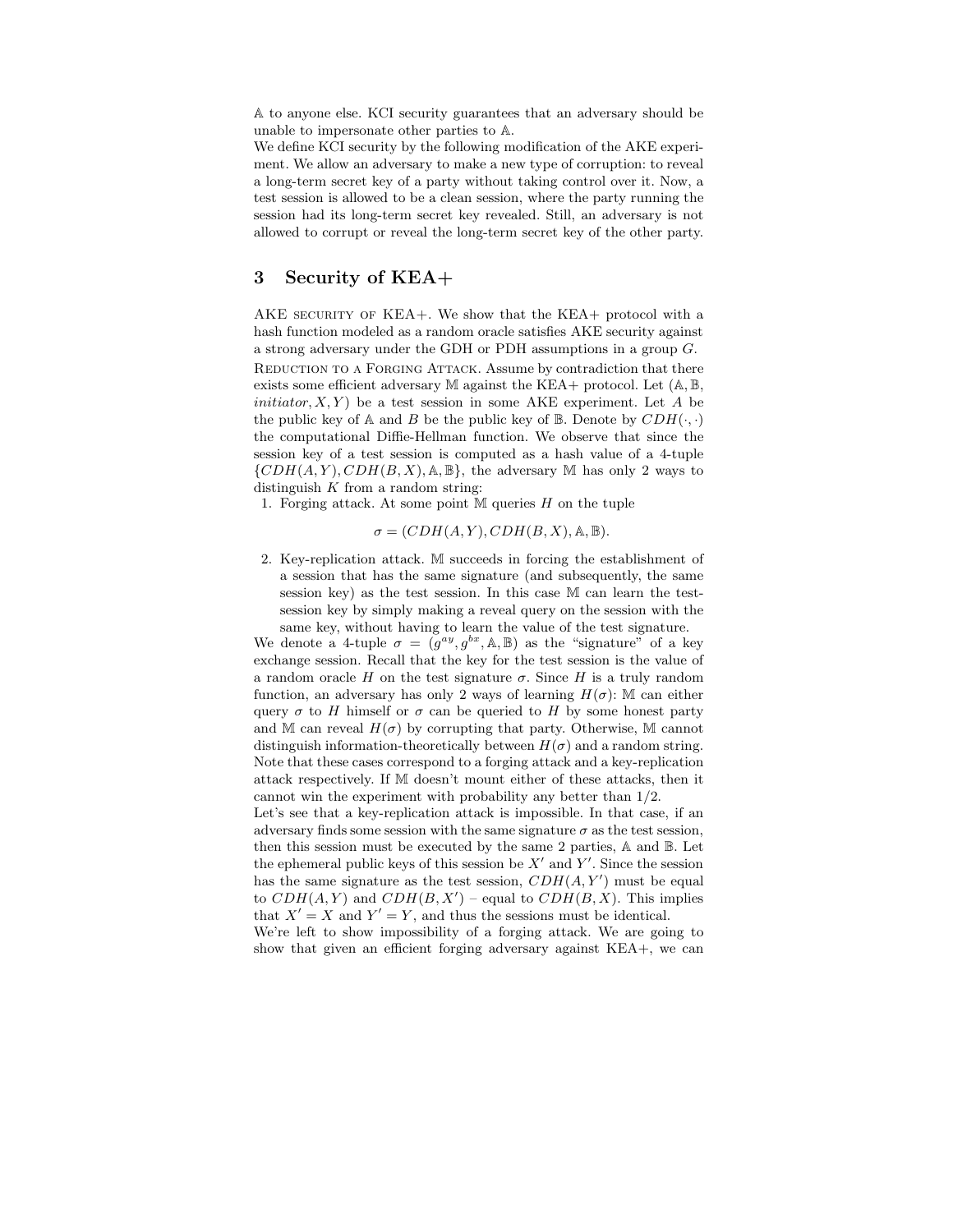construct an adversary which efficiently solves the GDH problem. We first establish a reduction to GDH and then show how to modify it to obtain an improved reduction to PDH.

Security against a Simplistic Adversary. First we show how the reduction works in the simplistic case of a certain (very limited) adversary and then proceed to the general case. Assume that the AKE experiment only involves 2 honest parties  $A$  and  $B$  and that the adversary  $M$  passively observes a single AKE session executed by these parties and selects it as a test session. In this case the reduction to the GDH problem is natural: given a GDH challenge  $(X_0, Y_0)$  the GDH solver S runs the AKE experiment with parties A and B and the adversary M. S sets the first challenge value  $X_0$  to be the long-term public key of  $A$  and selects keys for  $\mathbb B$  in the usual way. When  $\mathbb A$  and  $\mathbb B$  execute a test session,  $\mathbb A$  picks a random x and sends  $g^x$  to  $\mathbb{B}$ , while  $\mathbb{B}$  responds with  $Y_0$ . Note that a view of M in this simulated AKE experiment is distributed identically to a view of M in a true AKE experiment and thus M wins with the same probability. As we justified earlier, if  $M$  wins, he should query  $H$  a signature  $\sigma = (CDH(X_0, Y_0), g^{bx}, A, B)$ . Note that in this case  $\sigma$  contains  $CDH(X_0, Y_0)$ , which is a solution to the original CDH problem.

IDEA OF THE GENERAL-CASE REDUCTION. The idea of the reduction is very similar to the simple case with the difference that S selects at random a party A (to put a first challenge value in A's public key) and a session executed by A and some other party B (to put a second challenge value in B's ephemeral public key). The complication that arises in the general case is how to handle session-corrupt queries involving the selected party A. Since S doesn't know a secret key for A's public key, it cannot compute a signature (nor a session key) for such a session. We handle this case by picking a session key at random without computing a signature. Then  $S$  uses the DDH oracle to test if  $M$  queries  $H$  with a signature for such a session and if "yes", returns the previously selected session key. We proceed with a formal description and analysis of the reduction.

Construction of a GDH Solver S. Let M be an AKE adversary against KEA+. Consider the following GDH adversary S:

S takes input a pair  $(X_0, Y_0) \in G^2$ . S is also given access to a DDH oracle DDH. S creates an AKE experiment which includes a number of honest parties and an adversary M. We assume that the experiment involves at most  $n$  parties and that each party participates in at most  $k$  AKE sessions. S randomly selects one of the honest parties (say, this is a party  $A)$  and sets the public key of A to be  $X_0$ . All the other parties compute their keys normally. S picks a number  $i_k$  at random from  $\{1, \ldots, k\}$  and initializes the counter at  $i = 1$  (*i* counts sessions that A participates in). S runs an AKE experiment with adversary M and handles queries made by M as follows:

- 1. When  $M$  queries a hash function  $H$  on a string  $v$ , return the value of  $H\text{SIM}(v)$ . The procedure  $H\text{SIM}(\cdot)$  which simulates a random oracle  $H$  is described later on.
- 2. When M starts a session  $(\mathbb{B}, \mathbb{C}, role)$  between parties  $\mathbb{B}$  and  $\mathbb{C}$  both different from a selected party A, S follows the protocol for KEA+.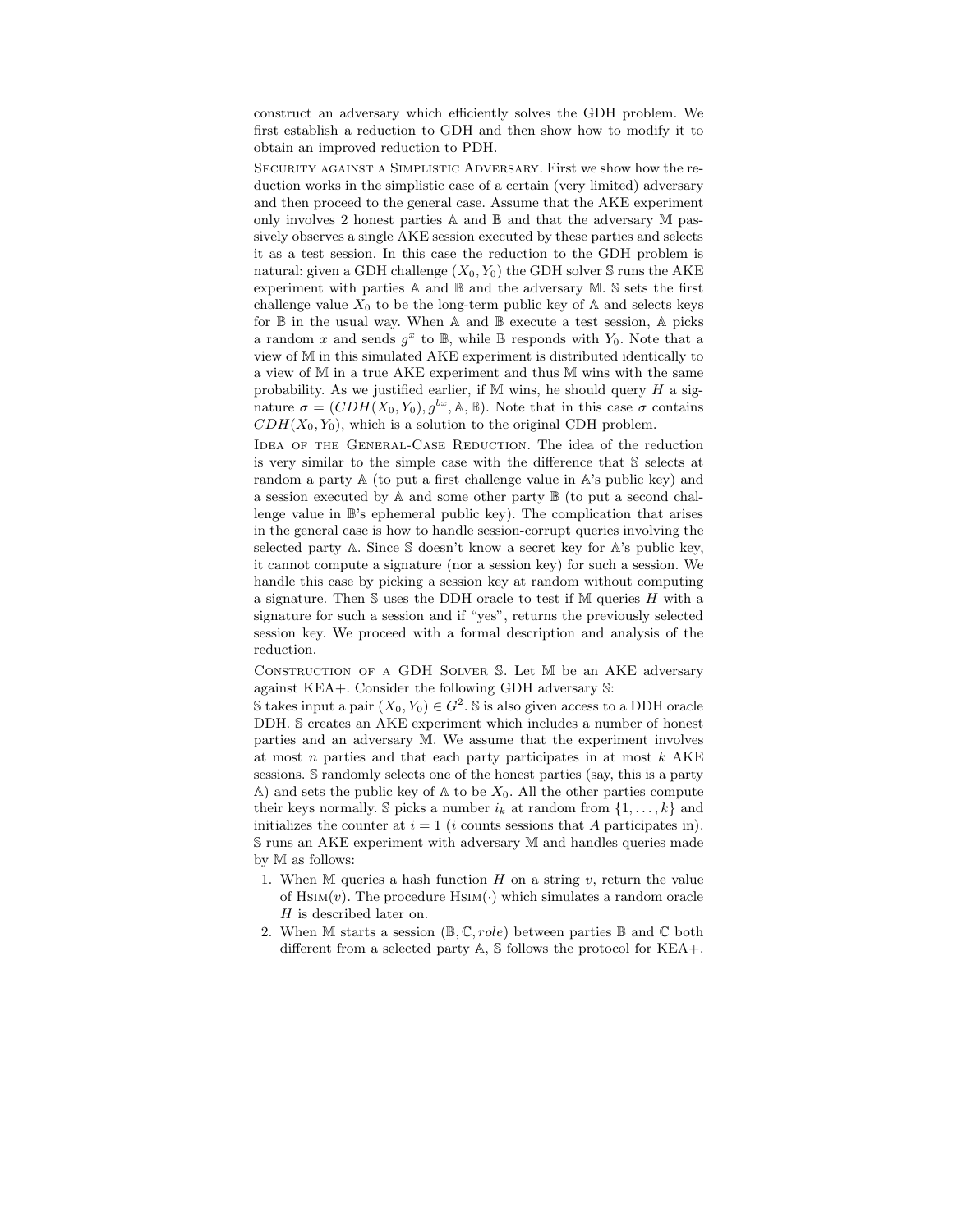Denote B's secret key as b, B's public key as  $B = g^b$  and C's public key as C. If  $role = initiator$ ,  $\mathbb B$  picks a random exponent x, returns  $X = g^x$ , waits for the reply Y and computes a session key  $K =$ HSIM( $Y^b$ ,  $C^x$ ,  $\mathbb{B}$ ,  $\mathbb{C}$ ). If role = responder,  $\mathbb{B}$  waits for  $\mathbb{C}$ 's initiating message X, picks a random exponent y, replies with  $g<sup>y</sup>$  and computes a session key  $K = \text{HSIM}(C^y, X^b, \mathbb{C}, \mathbb{B}).$ 

- 3. When M starts a session  $(A, \mathbb{C}, role)$  (here A is the special party whose public key is a GDH challenge  $X_0$ ), S cannot follow the protocol since it doesn't know a secret for A's public key. Denote C's public key as  $C$ . If  $A$  is an initiator, it picks a random exponent  $x$ , sends  $g^x$  to  $\mathbb C$  and waits for the reply Y. Now it sets a session key to be  $HSPEC(1, Y, C^x, A, \mathbb{C})$ , see the description of the procedure HSPEC below. If  $A$  is the responder, it waits for an initiating message  $X$ , picks a random exponent y, replies with  $g<sup>y</sup>$  and computes a session key  $K = \text{Hspec}(2, X, C^y, \mathbb{C}, \mathbb{A}).$
- 4. When M starts a session  $(\mathbb{B}, \mathbb{A}, role)$  for some party  $\mathbb{B}$ , where the second party is the selected party A, S first checks if  $i = i_k$ . If "no",  $S$  increments the counter i and behaves according to the rule for Query 2. If the check succeeds, S declares ( $\mathbb{B}$ , A, role) to be a "special session". In a special session,  $\mathbb B$  outputs a message  $Y_0$  (which is the second part of the GDH challenge) and doesn't compute a session key.
- 5. When M makes a session key-reveal or ephemeral secret key-reveal query against some session (different from the special session), S returns to M a session key or an ephemeral secret key for this session (which was computed previously in Queries 2, 3 or 4). If M tries to reveal a session key or an ephemeral secret key of the special session, S declares failure and stops the experiment.
- 6. When M makes a corruption on some party  $\mathbb C$  (different from A and  $\mathbb{B}$ ), S returns the secret key of  $\mathbb{C}$  as well as ephemeral secret keys of all current AKE sessions executed by C and gives M full control over  $\mathbb C$ . If M tries to corrupt A or  $\mathbb B$  (after a special session is selected),  $\mathbb S$ declares failure.

When M stops, S goes over all random oracle queries made by M and checks (using a DDH oracle DDH) if any of them includes the value of  $CDH(X_0, Y_0)$ . If "yes", return  $CDH(X_0, Y_0)$  to the GDH challenger. If "no", S declares failure.

Function  $H\text{SIM}(Z_1, Z_2, \mathbb{B}, \mathbb{C})$ . This function implements a random oracle on valid signatures of the KEA+ protocol. The function proceeds as follows:

- If the value of the function on that input has been previously defined, return it.
- If not defined, go over all the previous calls to  $HSpec(\cdot)$  and for each previous call of the form  $HSPEC(i, Y, Z, \mathbb{B}', \mathbb{C}') = v$  check if

$$
\mathbb{B} = \mathbb{B}', \quad \mathbb{C} = \mathbb{C}', \quad Z = Z_{3-i} \text{ and } \text{DDH}(X_0, Y, Z_i) = 1.
$$

If all these conditions hold, return  $v$ .

- If not found, pick a random w from  $\{0,1\}^l$ , define  $H\text{SIM}(Z_1, Z_2, \mathbb{B})$ ,  $\mathbb{C}$  = w and return w.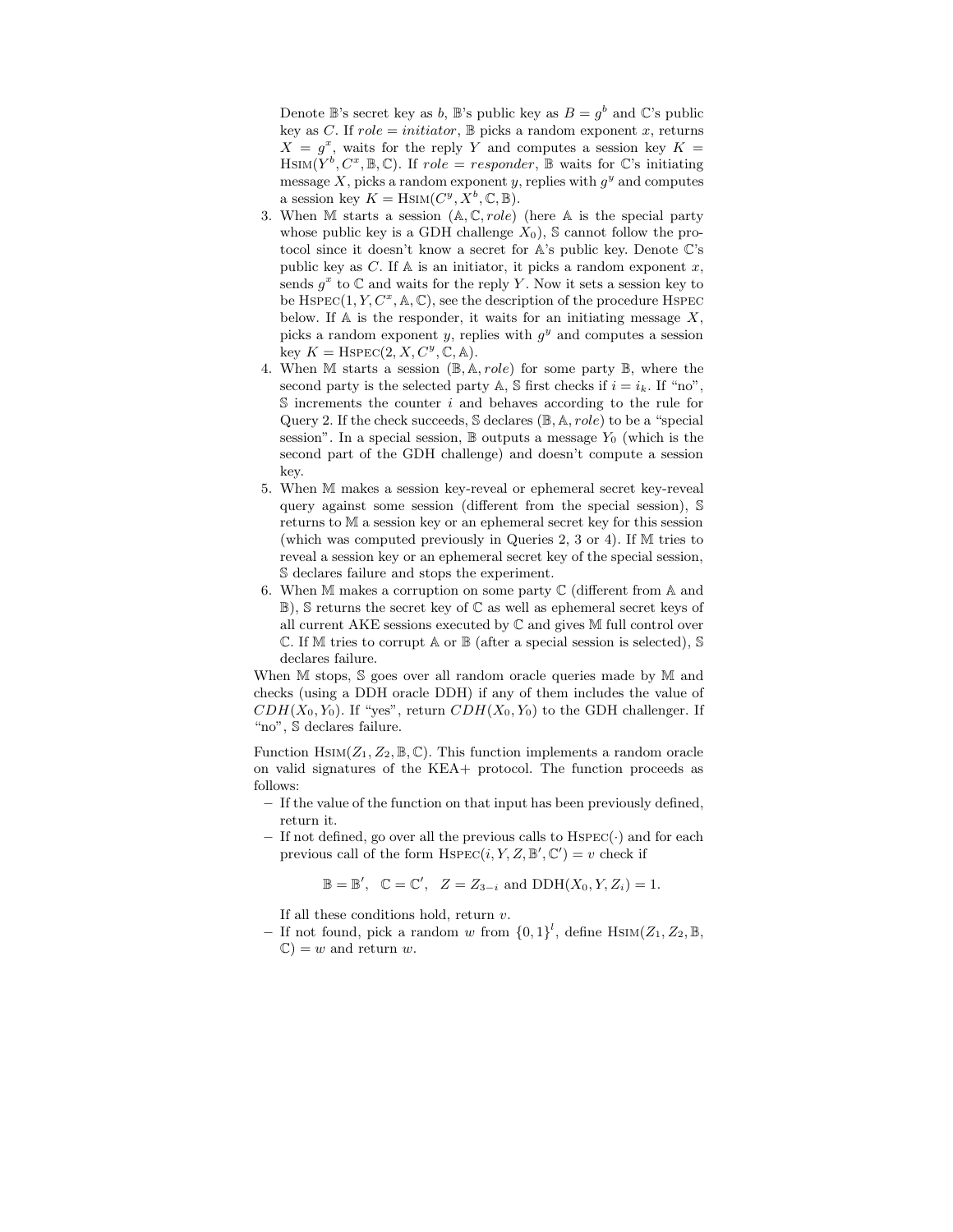Function  $HSpec(i, Y, Z, \mathbb{B}, \mathbb{C})$ . Informally, Hspec implements a random oracle on signatures which are not known to S. Specifically, the input corresponds to a signature  $(Z_1, Z_2, \mathbb{B}, \mathbb{C})$ , where  $Z_i = CDH(X_0, Y)$  (here  $X_0$  is a part of the GDH challenge) and  $Z_{3-i} = Z$ . This signature is not known to S since S cannot compute  $CDH(X_0, Y)$ . The function proceeds as follows:

- If the value of the function on that input has been previously defined, return it.
- If not defined, go over all the previous calls to  $H\text{SIM}(\cdot)$  and for each previous call of the form  $H\text{SIM}(Z_1, Z_2, \mathbb{B}', \mathbb{C}') = v$  check if

$$
\mathbb{B} = \mathbb{B}', \quad \mathbb{C} = \mathbb{C}', \quad Z = Z_{3-i} \text{ and } \text{DDH}(X_0, Y, Z_i) = 1.
$$

If all these conditions hold, return v.

– If the check failed for all the calls, pick a random w from  $\{0, 1\}^l$ , define  $HSpec(i, Y, Z, \mathbb{B}, \mathbb{C})$  to be w and return w.

Analysis of S. The the running time of S is the time needed to run an AKE experiment and  $M$  plus the time needed to handle  $H$ -queries. Each call to HSIM or HSPEC requires  $\mathcal S$  to pass over all the previously made queries. Thus, time needed to handle  $H$ -queries is proportional to a squared number of queries. Since the number of H-queries is upperbounded by the running time of M, we can bound the running time of S by  $O(t^2)$ , where t is the running time of M.

We are now going to show that if M doesn't corrupt A and doesn't reveal a session key or an ephemeral secret key for the special session, then the simulation of an AKE experiment is perfect. That is, the view of M in the experiment run by S is identically distributed to the view of M in an authentic experiment. To be precise, the view of M consists of public keys of all the parties, secret keys of the corrupted parties, ephemeral public keys of all the sessions, ephemeral secret keys and session keys of the corrupted sessions and of the random oracle's responses.

We start by observing that secret/public key pairs of all honest parties except A are distributed correctly. A public key of A is also distributed correctly, however S doesn't know the secret key for it. By assumption, M doesn't corrupt A and thus M wouldn't notice that. Similarly, ephemeral secret/public values of all sessions except the test session are distributed as in the original protocol. The ephemeral public key  $Y_0$  in the test session is also distributed correctly, although S doesn't know a secret for it. Again, we assume that M doesn't corrupt the test session and so S wouldn't have to reveal it.

The adversary can obtain the random oracle's responses either by querying  $H$  directly or by revealing session keys from honest parties. Without loss of generality, we can assume that the adversary queries a random oracle only on tuples of the form  $(Z_1, Z_2, \mathbb{B}_1, \mathbb{B}_2)$ , where  $Z_1, Z_2 \in G$  and  $B_1$  and  $B_2$  are identities of some parties. To ensure that the simulation is perfect, we need to verify that i) the oracle responses are selected at random and ii) if the same argument is queried several times, the same value is returned.

Recall that S handles two types of queries differently. Queries of the first type are fully specified 4-tuples and such queries are made both by M and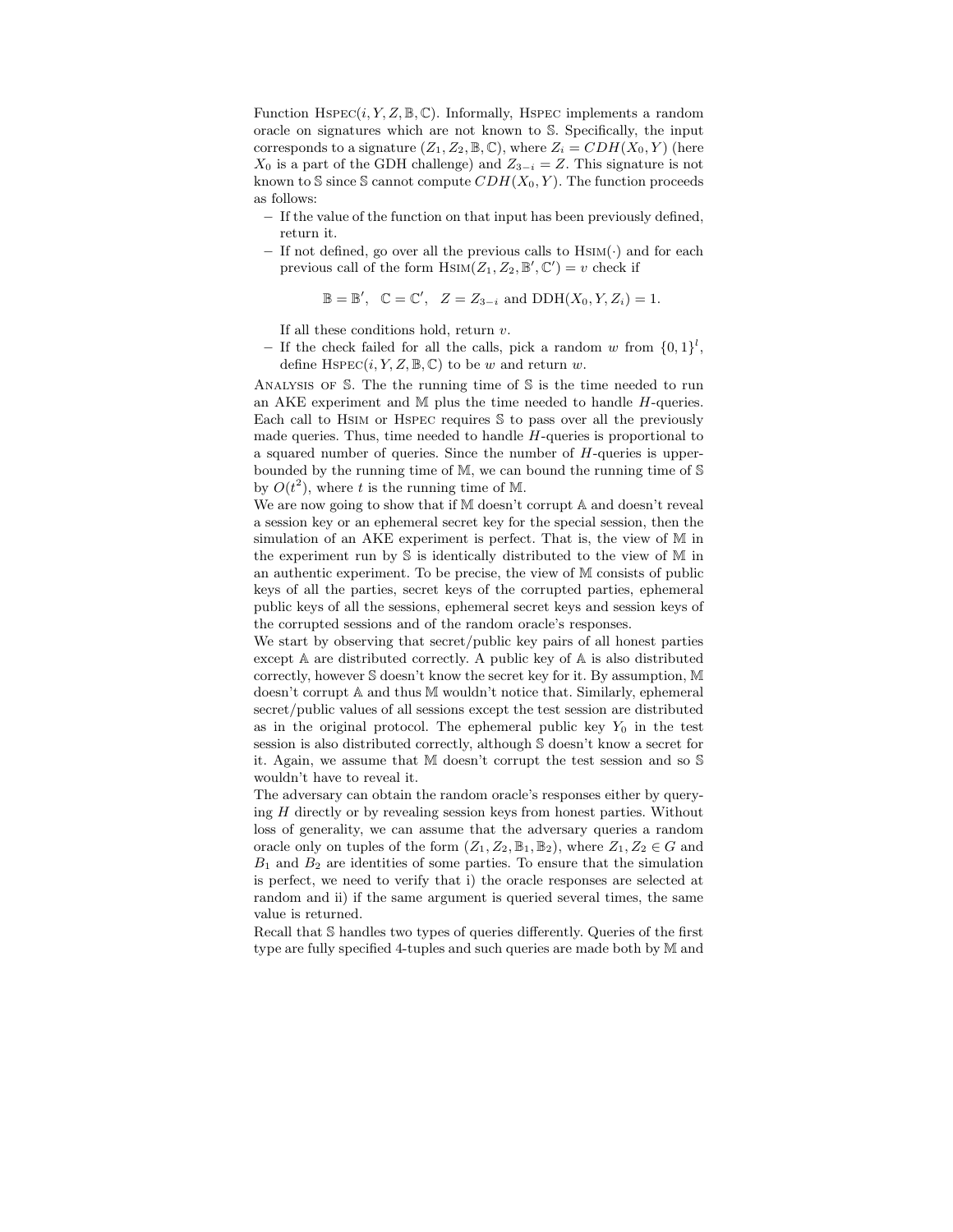by honest parties. They are handled by the function Hsim. Queries of the second type are made only by A and such queries have one of the components unspecified. That is, a value  $Z_i$  (for some  $i = 1, 2$ ) is unknown and it is specified by  $Y \in G$  such that  $Z_i = CDH(X_0, Y)$ . These queries are handled by Hspec. Note that distinct Hspec arguments correspond to distinct queries to  $H$ .

In our construction of HSIM and HSPEC, a new random value of H is chosen every time the argument wasn't found in the record of previous queries. Thus, condition i) is satisfied and we only need to show that by querying the same argument several times, M always receives the same answers. If the same query is made for the second time either to Hsim or to Hspec, the same answer is returned. The only conflicts can arise if a query previously handled by Hsim is queried again to Hspec or vice versa. That is, HSIM was called on a tuple  $(Z_1, Z_2, \mathbb{B}, \mathbb{C})$  and HSPEC – on  $(i, Y, Z, \mathbb{B}, \mathbb{C})$  where  $Z_i = CDH(X_0, Y)$  and  $Z_{3-i} = Z$ . Note that one can check whether these queries correspond to identical signatures by checking that  $Z_{3-i} = Z$  and that  $DDH(X_0, Y, Z_i) = 1$ . Whichever of the functions was called first, on the second call (to the other function) S will go over all previous calls to the first function and do such a check. If a match is found, the previously defined value is returned. This guarantees that condition ii) is also satisfied.

We showed that, provided  $M$  doesn't corrupt  $A$  or the special session, the simulation of the AKE experiment is perfect. Since the party A and the special session are chosen at random, a test session selected by M matches the special session with probability  $1/nk$  (recall that n is the number of parties in the experiment and  $k$  is the maximal number of sessions any party can participate in). In this case, the simulation is perfect since M doesn't corrupt the test session. We know that a successful adversary must reveal the signature of the test session. Whenever M wins in the AKE experiment and the test session was guessed correctly, S reveals the signature of the test session which contains  $CDH(X_0, Y_0)$ , and therefore wins in the GDH experiment. To summarize the lengthy proof, for any AKE adversary  $M$  running in time  $t$  we constructed a GDH solver  $S$ which runs in time  $O(t^2)$  such that

$$
\mathbf{Adv}^{\mathrm{GDH}}(\mathbb{S}) \ge \frac{1}{nk} \mathbf{Adv}_{\mathrm{KEA+}}^{\mathrm{AKE}}(\mathbb{M}).
$$

IMPROVING CONCRETE SECURITY REDUCTION. The above reduction transforms a time t AKE adversary to a GDH solver which runs in time  $O(t^2)$ and makes  $O(t^2)$  calls to a DDH oracle, which is fairly inefficient. We observe that given access to a pairing oracle, we can solve the CDH problem in time  $O(t \log t)$  by making  $O(t)$  calls to a pairing oracle.

The construction of the solver S remains the same except for the Hsim and HSPEC functions. We create an array  $T$  and implement HSIM and Hspec as follows:

Function  $H\text{SIM}(Z_1, Z_2, \mathbb{B}, \mathbb{C})$ :

- Compute  $\delta = (P(g, Z_1), P(g, Z_2), \mathbb{B}, \mathbb{C}).$
- Look up  $\delta$  in  $T$ .
- If T contains a record  $(\delta, v)$ , return v.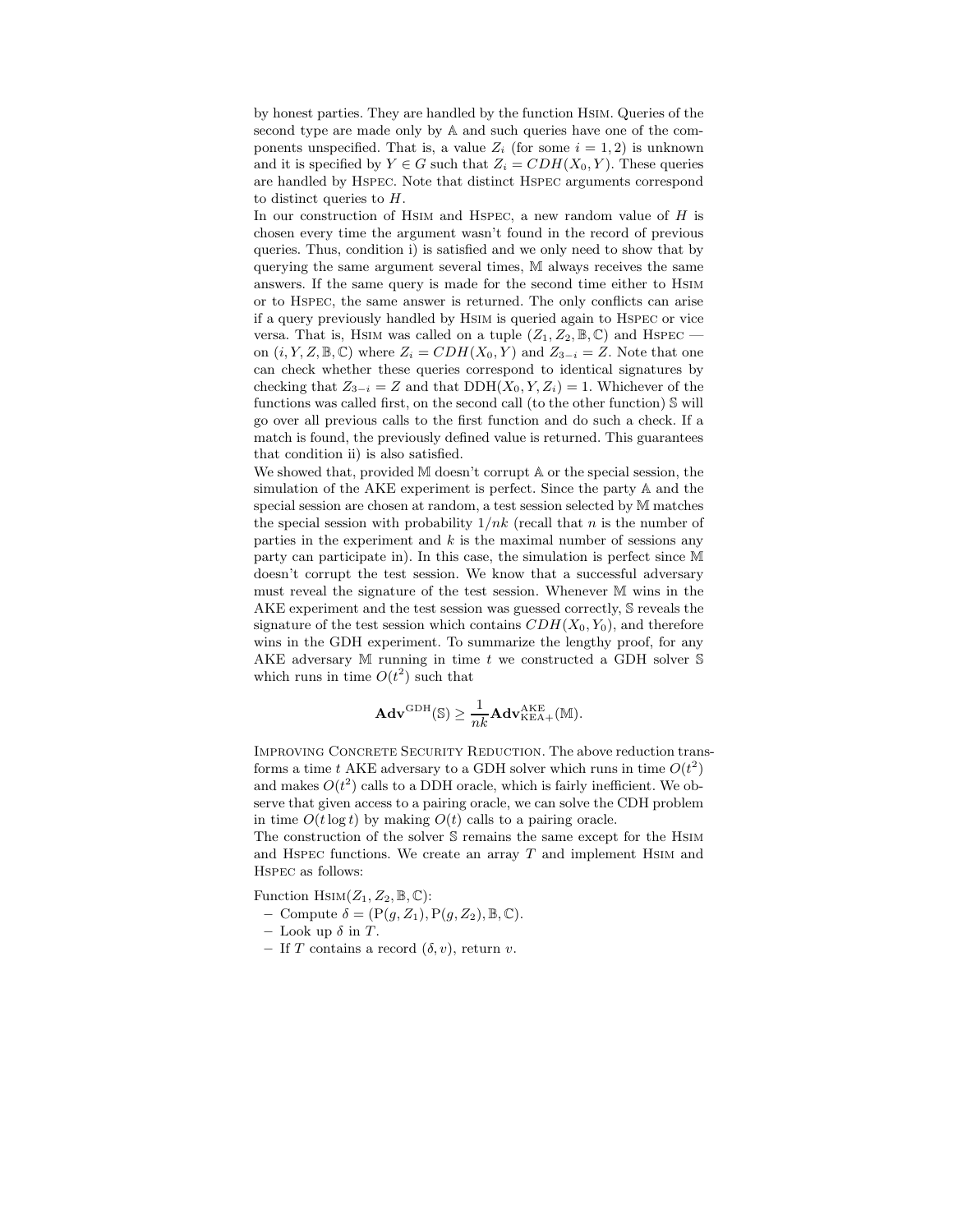– If not, pick w at random, add a record  $(\delta, w)$  to T and return w. Function  $HSPEC(i, Y, Z, \mathbb{B}, \mathbb{C}).$ 

- Compute  $Z_i' = P(X_0, Y), Z_{3-i}' = P(g, Z)$  and set  $\delta = (Z_1', Z_2', \mathbb{B}, \mathbb{C}).$ – Look up  $\delta$  in T.

– If T contains a record  $(\delta, v)$ , return v.

– If not, pick w at random, add a record  $(\delta, w)$  to T and return w.

First, note that the queries to Hsim and Hspec which correspond to the same arguments to a random oracle will be mapped to the same values of δ. Thus a random oracle will be perfectly simulated and S will win the CDH experiment with the same probability as in the original proof.

Second, each call to HSIM or HSPEC requires only one oracle call to P. Moreover, if  $T$  is implemented as a balanced search tree indexed by values of  $\delta$ , each search and insert operation in T takes logarithmic time in the size of T. Thus the processing of each call to Hsim or Hspec takes at most  $O(\log t)$  time, where t is the maximal running time of M.

For any AKE adversary  $M$  running in time t we have a PDH solver  $S$ which runs in time  $O(t \log t)$  and makes  $O(t)$  oracle queries such that

$$
\mathbf{Adv}^{\mathrm{PDH}}(\mathbb{S}) \geq \frac{1}{nk} \mathbf{Adv}_{\mathrm{KEA+}}^{\mathrm{AKE}}(\mathbb{M}).
$$

Weak PFS. We observe that our proof of AKE security can be modified to establish wPFS security of KEA+. Consider the same party S who runs an AKE experiment with an adversary M. Consider the test session selected by M and its matching session. By the definition of wPFS, M did not cancel or modify communications sent between the parties involved in these sessions. The test session (as well as its matching session) must be clean at the time of completion. After the test session and its matching session are completed, M can corrupt either one of the involved parties but not both of them. Now consider that session, (out of the test session and its matching session), where the executing party can be corrupted and the other party is not corrupted. We observe that with probability  $1/nk$  this session matches the special session ( $\mathbb{B}, \mathbb{A}, role$ ), which is randomly selected by S.

Since  $\mathcal S$  knows the long-term secret key of the party  $\mathbb B$  executing the special session, S can handle corruptions of B which are made after the test session is completed. When M launches a corruption of B, S hands to M the long-term secret key of B and ephemeral secret keys of all current sessions being executed by B. Since the test session is already completed, B will know all the ephemeral secret keys for the current session (provided that the test session matches the special session). Therefore, the simulation of an AKE experiment remains perfect and the GDH/PDH solver S has the same advantage.

KCI Security. The same proof of AKE security can be used to show that KEA+ also satisfies KCI security. The only difference is that now S has to handle long-term secret key reveals made by M. Since S knows the long-term secret keys of all the parties other than A, S can answer all such long-term secret key reveals anytime. We note that in the event that the special session matches the test session, M is not allowed to reveal the long-term secret key of A. Therefore, in this case the simulation remains perfect and the GDH/PDH solver S has the same advantage in a CDH experiment.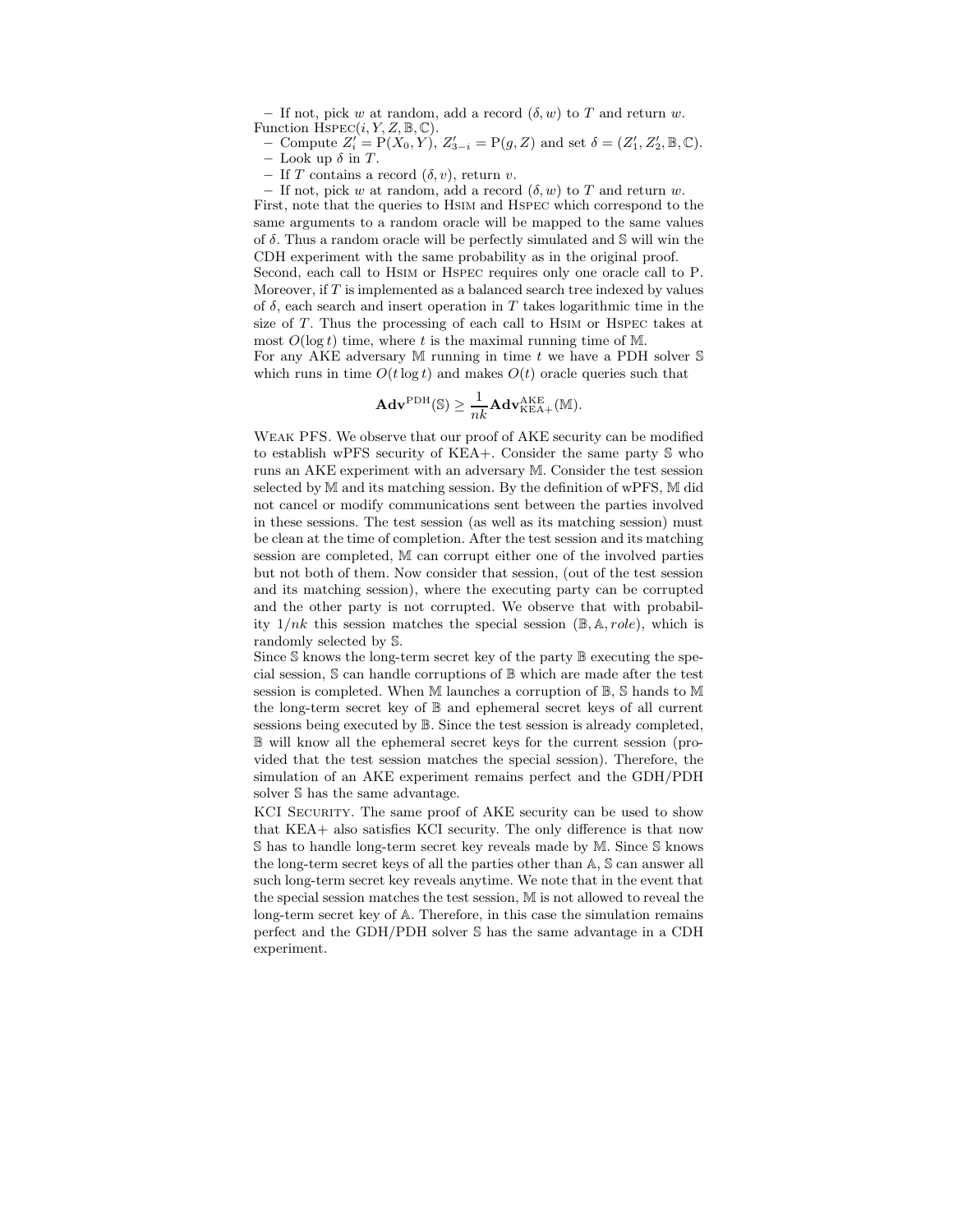A: 
$$
a, g^a
$$
  
\nB:  $b, g^b$   
\nC  
\nD  
\n $L = H(0, g^{ay}, g^{bx}, A, B)$   
\n $sig_B \stackrel{?}{=} MAC_L(0)$   
\n $sig_A = MAC_L(1)$   
\nE  
\n $H(0, g^{ay}, g^{bx}, A, B)$   
\n $sig_B = MAC_L(0)$   
\n $sig_A = MAC_L(1)$   
\n $sig_A = MAC_L(1)$   
\n $g^{ay}, g^{by}, A, B$   
\n $K = H(1, g^{ay}, g^{bx}, A, B)$ 

Fig. 3. KEA+C protocol

# 4 Key Confirmation: KEA+C

PROTOCOL DESCRIPTION. We assume that both parties know each other's registered public keys. Let  $H$  be an arbitrary cryptographic hash function and MAC be an arbitrary message authentication code.

The KEA+C protocol is illustrated in Figure 3. First, A selects a random ephemeral secret key x and sends an ephemeral public key  $g^x$  to  $\mathbb B$ . In turn, B verifies that  $g^x \in G$ , selects a random ephemeral secret key y and computes a verification key  $L = H(0, g^{ay}, g^{bx}, A, B)$ . B then sends back to A an ephemeral public key  $g<sup>y</sup>$  together with a key confirmation value  $sig_{\mathbb{B}} = MAC_L(0)$ . On receipt of the tuple  $(g^y, sig_{\mathbb{B}})$ , the party A first verifies that  $g^y \in G$  and if accepted, computes a verification key  $L = H(0, g^{ay}, g^{bx}, A, B)$ , checks that  $sig_B$  is valid, sends to B a key confirmation value  $sig_{\mathbb{A}}$  and computes a session key  $K = H(1, g^{ay}, g^{bx}, \mathbb{A}, \mathbb{B})$ . Finally,  $\mathbb B$  verifies the validity of  $sig_{\mathbb A}$  and if accepted, computes a session key  $K = H(1, g^{ay}, g^{bx}, A, B)$ . The session key K should be used as a shared key between the parties while the confirmation key  $L$  as well as all the intermediate information (except possibly ephemeral secret keys) should be erased immediately after completion of a session. We remark that despite the visible similarity, the keys  $K$  and  $L$  are computationally independent. In a practical implementation, one might alternatively derive them from a 4-tuple  $(g^{ay}, g^{bx}, A, B)$  by applying 2 independent hash functions. When a hash function is modeled by a random oracle  $H(0, \cdot)$ and  $H(1, \cdot)$  are independent random oracles.

Security Analysis. We show that KEA+C has key confirmation, AKE security against a strong adversary, full PFS, KCI security and is also secure in the Universally Composable model as defined by Canetti and Krawczyk [9].

First of all, we observe that repeating the proof of security for KEA+ we obtain the same security guarantees for KEA+C, namely AKE security against a strong adversary, weak PFS and KCI security. Universally Composable security [6, 9] ensures that a key-exchange protocol can securely run concurrently with arbitrary other applications. In fact, UCsecurity of KEA+C automatically follows from the result of Canetti and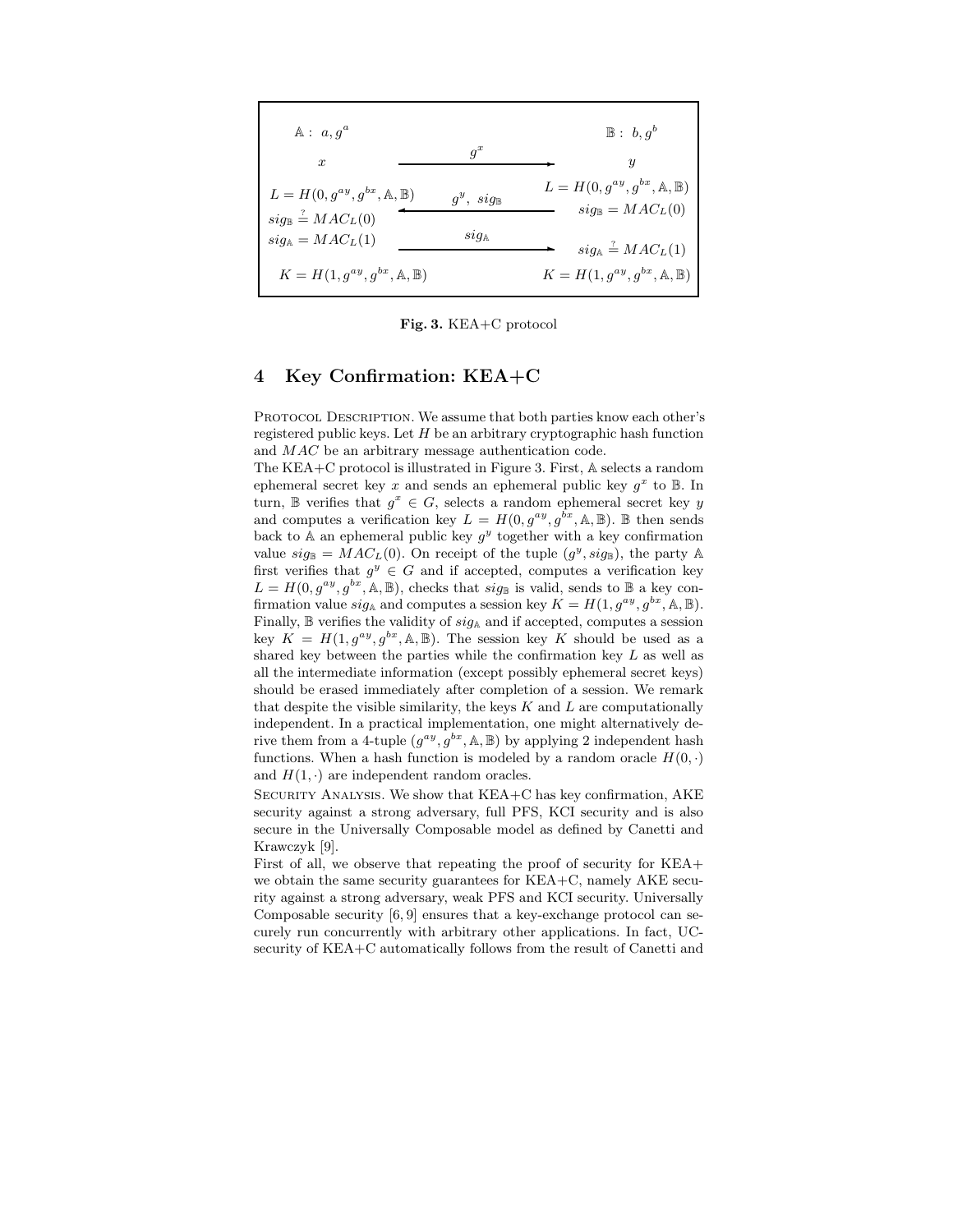Krawczyk [9]. They establish UC security of authenticated key exchange provided that the protocol satisfies AKE security and also enjoys the so-called "ACK property". The latter requires that at the time when the initiator party outputs its session key, the other party's state can be "simulated" given only the session key and public information in the protocol. We observe that Claim 15 in [9] implies that KEA+C has this property, thus establishing UC security of KEA+C. Finally, we observe that the full Perfect Forward Secrecy property follows from UC security.

#### Acknowledgements

The work for this paper was done while the second author was visiting Microsoft Research. The authors thank Josh Benaloh, Brian LaMacchia, Gideon Yuval and anonymous reviewers for helpful comments and suggestions.

## References

- 1. M. Abdalla, O. Chevassut and D. Pointcheval, One-Time Verifier-Based Encrypted Key Exchange, Public Key Cryptography — PKC '05, pp. 47–64, Springer-Verlag, 2005
- 2. M. Bellare, A. Palacio, The Knowledge-of-Exponent Assumptions and 3-Round Zero-Knowledge Protocols, Advances in Cryptology — CRYPTO '04, pp. 273–289, Springer-Verlag, 2004
- 3. M. Bellare, D. Pointcheval, P. Rogaway, Authenticated Key Exchange Secure Against Dictionary Attacks, Advances in Cryptology — Eurocrypt '00, pp. 139–155, Springer-Verlag, 2000
- 4. M. Bellare and P. Rogaway, Entity Authentication and Key Distribution, Advances in Cryptology — CRYPTO '93, pp. 110–125, Springer-Verlag, 1993
- 5. S. Blake-Wilson, D. Johnson, and A. Menezes, Key Agreement Protocols and their Security Analysis, 6th IMA International Conference on Cryptography and Coding, LNCS 1355, pp. 30-45, Springer-Verlag, 1997
- 6. R. Canetti, Universally Composable Security: A New Paradigm for Cryptographic Protocols, FOCS '01: Proceedings of the 42nd IEEE symposium on Foundations of Computer Science, IEEE Computer Society, 2001
- 7. K.-K. R. Choo, C. Boyd and Y. Hitchcock, Examining Indistinguishability-Based Proof Models for Key Establishment Protocols, to appear in Advances in Cryptology — Asiacrypt '05, Springer-Verlag, 2005
- 8. I. R. Jeong, J. Katz, D. H. Lee, One-Round Protocols for Two-Party Authenticated Key Exchange, ACNS '04, 2004
- 9. R. Canetti and H. Krawczyk, Analysis of Key-Exchange Protocols and Their Use for Building Secure Channels, Advances in Cryptology — EUROCRYPT '01, pp. 453–474, Springer-Verlag, 2001